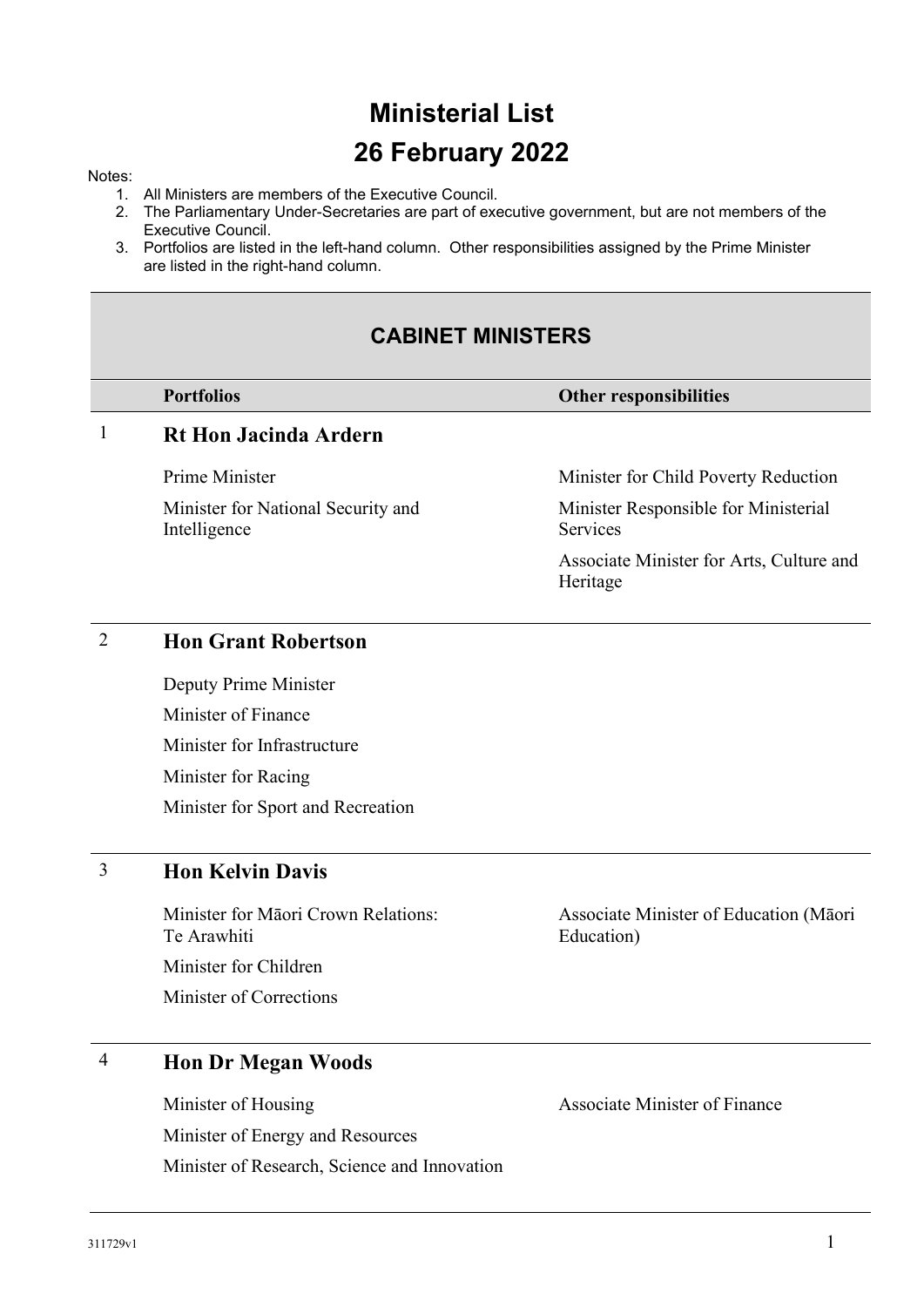# **CABINET MINISTERS**

#### **Portfolios Other responsibilities**

# 5 **Hon Chris Hipkins**

Minister for COVID-19 Response Minister of Education Minister for the Public Service

Leader of the House

# 6 **Hon Carmel Sepuloni**

Minister for Social Development and Employment Minister for ACC Minister for Arts, Culture and Heritage Minister for Disability Issues

# 7 **Hon Andrew Little**

Minister of Health Minister Responsible for the GCSB Minister Responsible for the NZSIS Minister for Treaty of Waitangi Negotiations Minister Responsible for Pike River Re-entry

Lead Coordination Minister for the Government's Response to the Royal Commission's Report into the Terrorist Attack on the Christchurch Mosques

#### 8 **Hon David Parker**

Attorney-General Minister for the Environment Minister for Oceans and Fisheries Minister of Revenue

# 9 **Hon Nanaia Mahuta**

Minister of Foreign Affairs Minister of Local Government Associate Minister of Finance

Associate Minister for Māori Development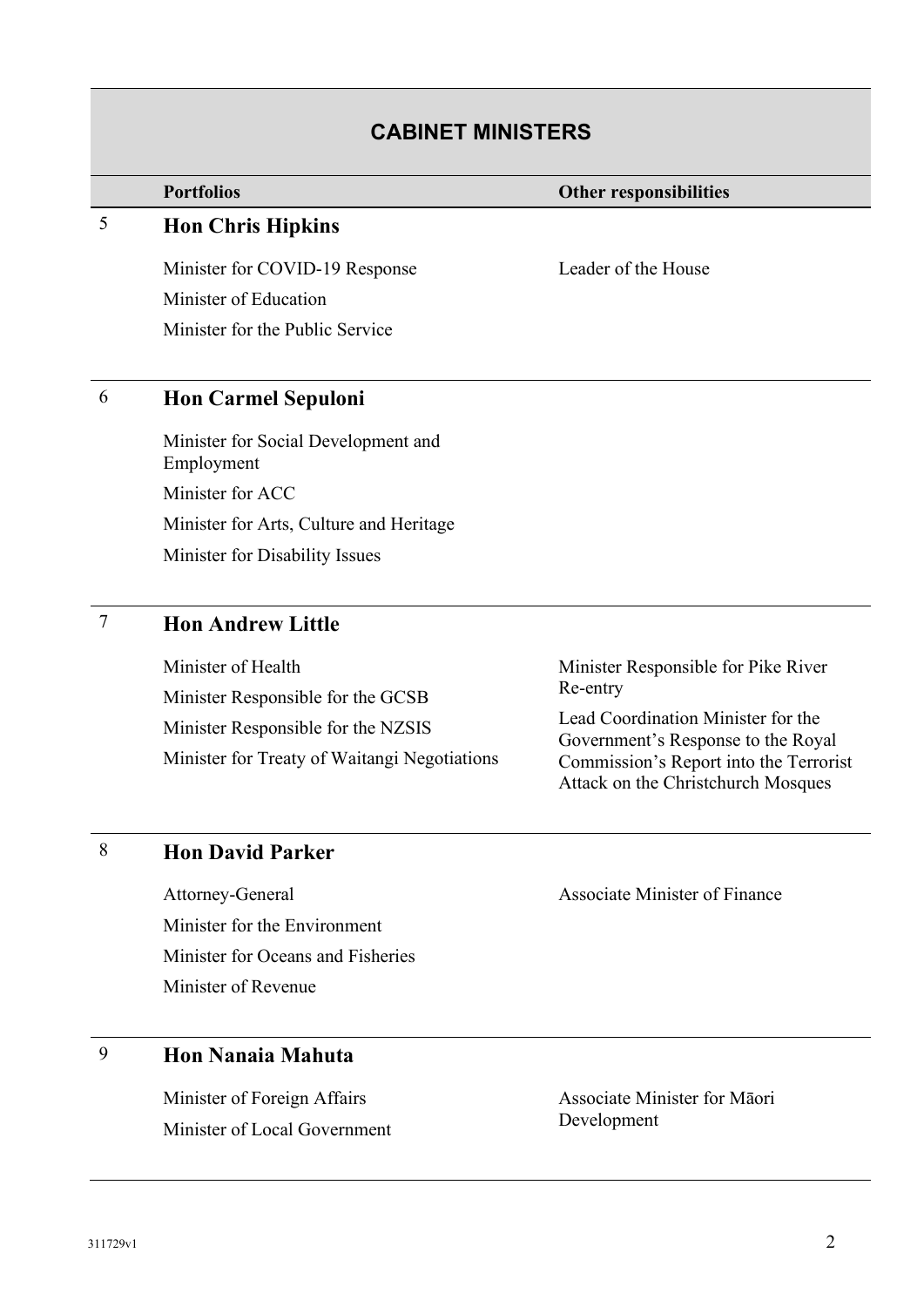# **CABINET MINISTERS**

#### **Portfolios Other responsibilities**

### 10 **Hon Poto Williams**

Minister for Building and Construction Minister of Police

Associate Minister for Children Associate Minister of Housing (Public Housing)

# 11 **Hon Damien O'Connor**

Minister of Agriculture Minister for Biosecurity Minister for Land Information Minister for Rural Communities Minister for Trade and Export Growth

### 12 **Hon Stuart Nash**

Minister for Economic and Regional Development Minister of Forestry Minister for Small Business Minister of Tourism

### 13 **Hon Kris Faafoi**

Minister of Justice Minister for Broadcasting and Media Minister of Immigration

# 14 **Hon Peeni Henare**

Minister of Defence Minister for Whānau Ora Associate Minister of Health (Māori Health) Associate Minister of Housing (Māori

Housing)

Associate Minister of Tourism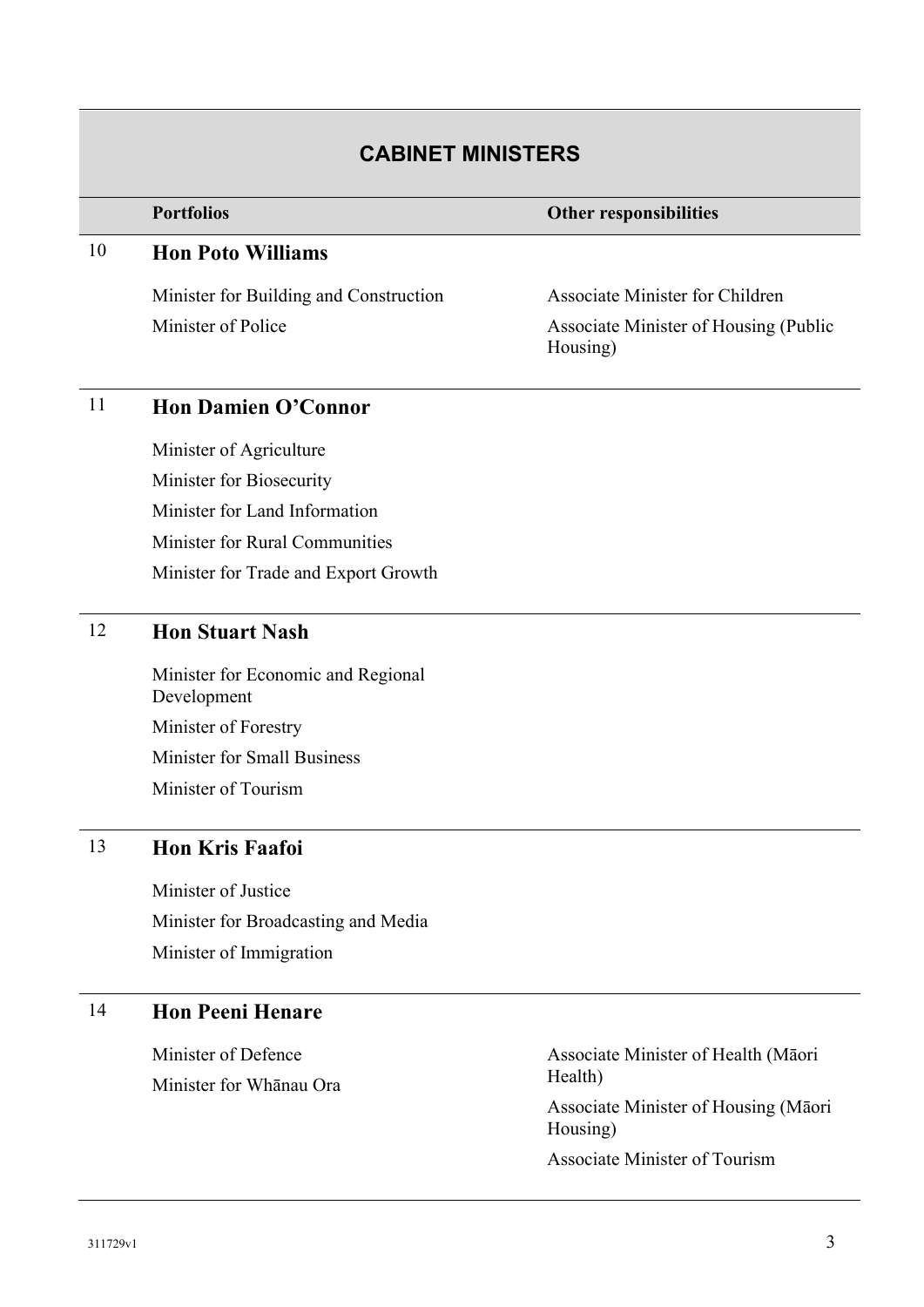| <b>CABINET MINISTERS</b> |                                                         |                                                       |
|--------------------------|---------------------------------------------------------|-------------------------------------------------------|
|                          | <b>Portfolios</b>                                       | <b>Other responsibilities</b>                         |
| 15                       | <b>Hon Willie Jackson</b>                               |                                                       |
|                          | Minister for Māori Development                          | Associate Minister for ACC                            |
|                          |                                                         | Associate Minister of Justice                         |
| 16                       | <b>Hon Jan Tinetti</b>                                  |                                                       |
|                          | Minister of Internal Affairs                            | Associate Minister of Education                       |
|                          | Minister for Women                                      |                                                       |
| 17                       | <b>Hon Michael Wood</b>                                 |                                                       |
|                          | Minister of Transport                                   | Deputy Leader of the House                            |
|                          | Minister for Workplace Relations and Safety             |                                                       |
| 18                       | <b>Hon Kiri Allan</b>                                   |                                                       |
|                          | Minister of Conservation                                | Associate Minister for Arts, Culture and              |
|                          | Minister for Emergency Management                       | Heritage                                              |
|                          |                                                         | Associate Minister for the Environment                |
| 19                       | <b>Hon Dr David Clark</b>                               |                                                       |
|                          | Minister of Commerce and Consumer Affairs               | Minister Responsible for the Earthquake<br>Commission |
|                          | Minister for the Digital Economy and<br>Communications  |                                                       |
|                          | Minister for State Owned Enterprises                    |                                                       |
|                          | Minister of Statistics                                  |                                                       |
| 20                       | <b>Hon Dr Ayesha Verrall</b>                            |                                                       |
|                          | Minister for Food Safety<br><b>Minister for Seniors</b> | <b>Associate Minister for COVID-19</b>                |
|                          |                                                         | Response<br>Associate Minister of Health              |
|                          |                                                         | Associate Minister of Research, Science               |
|                          |                                                         | and Innovation                                        |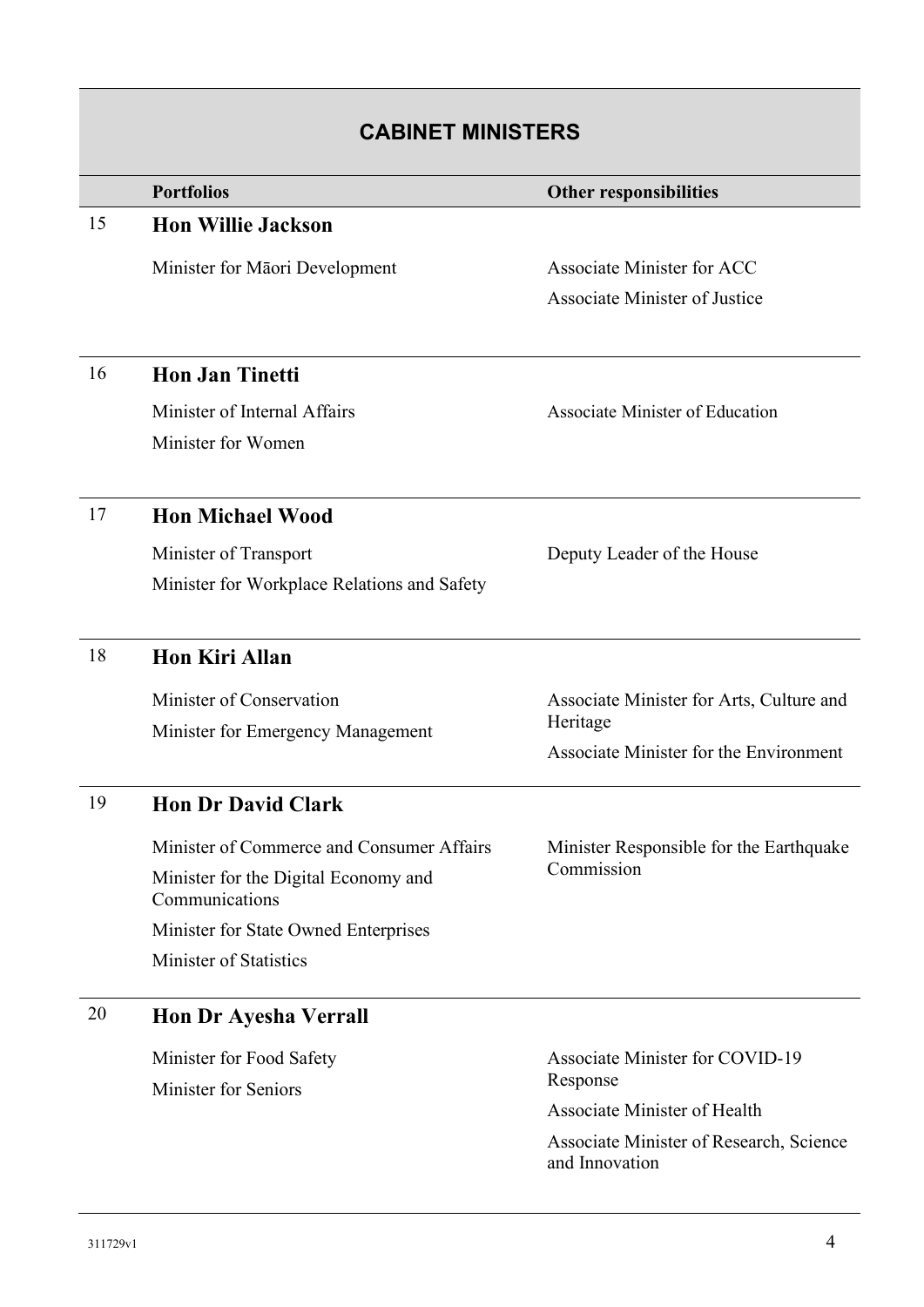# **MINISTERS OUTSIDE CABINET**

# **Hon Aupito William Sio**

Minister for Courts Minister for Pacific Peoples

#### **Other responsibilities**

Associate Minister of Education (Pacific Peoples)

Associate Minister of Foreign Affairs

Associate Minister of Health (Pacific Peoples)

Associate Minister of Justice

# **Hon Meka Whaitiri**

Minister of Customs

Minister for Veterans

Associate Minister of Agriculture (Animal Welfare)

Associate Minister of Statistics

# **Hon Phil Twyford**

Minister for Disarmament and Arms Control Minister of State for Trade and Export Growth

Associate Minister for the Environment Associate Minister of Immigration

# **Hon Priyanca Radhakrishnan**

Minister for the Community and Voluntary Sector

Minister for Diversity, Inclusion and Ethnic Communities

Minister for Youth

Associate Minister for Social Development and Employment